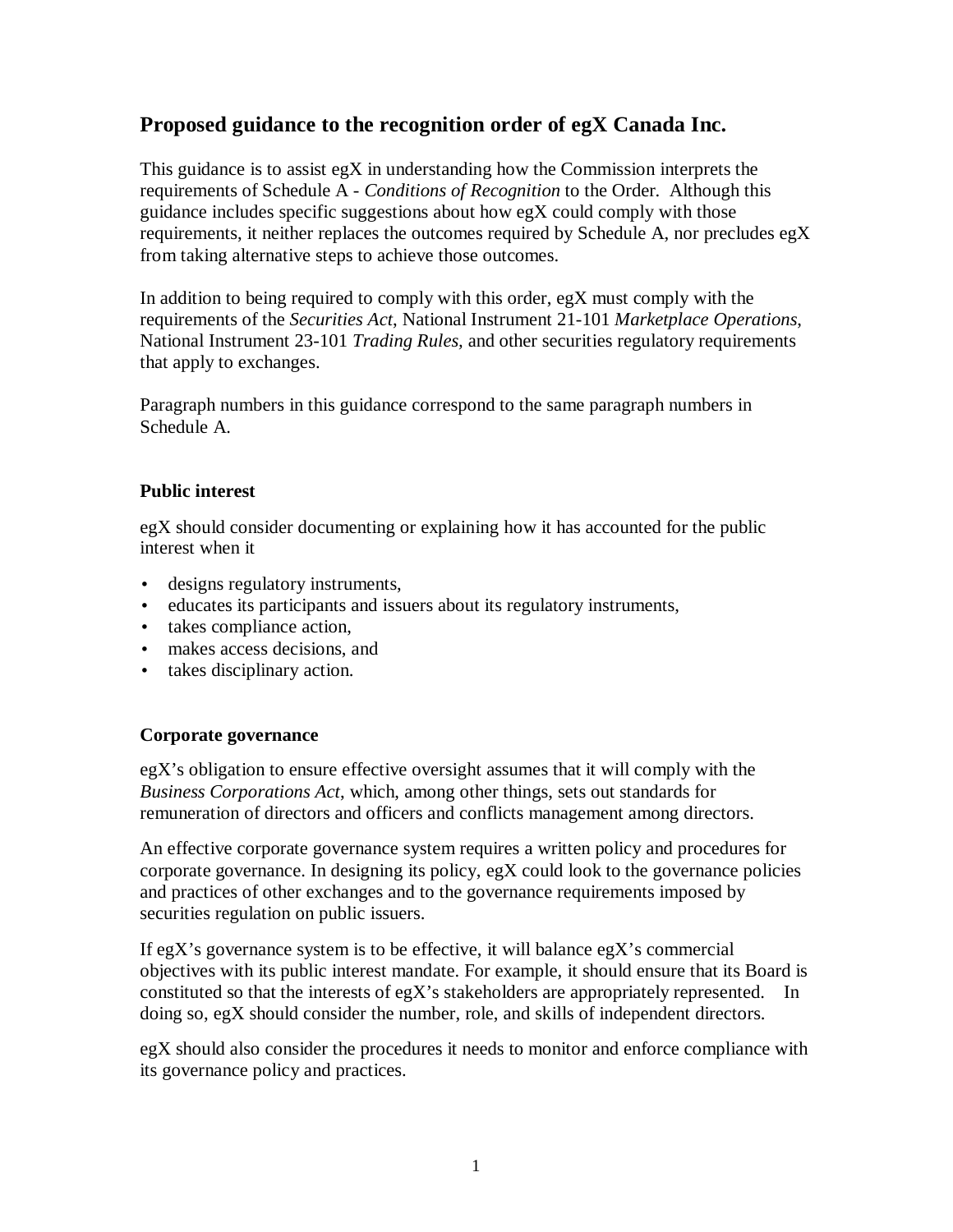### **Conflicts of interest**

To effectively identify and manage conflicts of interest, egX will need a written policy and procedures. egX should also consider the procedures it needs to monitor and enforce compliance with its conflicts of interest policy and practices.

In designing its conflicts management policy, egX should ensure it is broad enough to encompass the potential and perceived conflicts of interest in all of its relationships, including those with its key personnel, its affiliates and associates, dealers, participants, suppliers, and issuers.

### **Access**

"Fair" in paragraph 5 does not necessarily mean that each participant and each issuer must be treated the same, but it does mean that they must be treated equitably. egX could achieve transparency by publishing its access criteria with an explanation, perhaps with examples, of why the criteria deliver fair results.

In applying its access criteria, egX could demonstrate that the criteria and their application deliver fair results by explaining how it applied the criteria, and why the result was fair.

Fee setting is one aspect of fair access. The same considerations that apply generally to fair access also apply generally to fee setting.

### **Financial viability and reporting**

egX will need to exercise its business and public interest judgment when assessing its financial resources and managing any capital related conflicts.

### **Compliance and controls**

To ensure its systems for compliance and internal controls are effective, egX should adopt:

- written policies and procedures where appropriate;
- procedures to monitor and enforce compliance with its policies and procedures, including an appropriately rigorous internal audit function;
- systems to track, monitor, and record order and trade activity; and
- systems to track, monitor, and record listing activity.

When egX uses technology as part of its compliance and internal control systems, the technology should meet industry standards for capacity, systems integrity, and security. If the nature of egX's business suggests that egX should apply higher standards, then egX should apply those higher standards.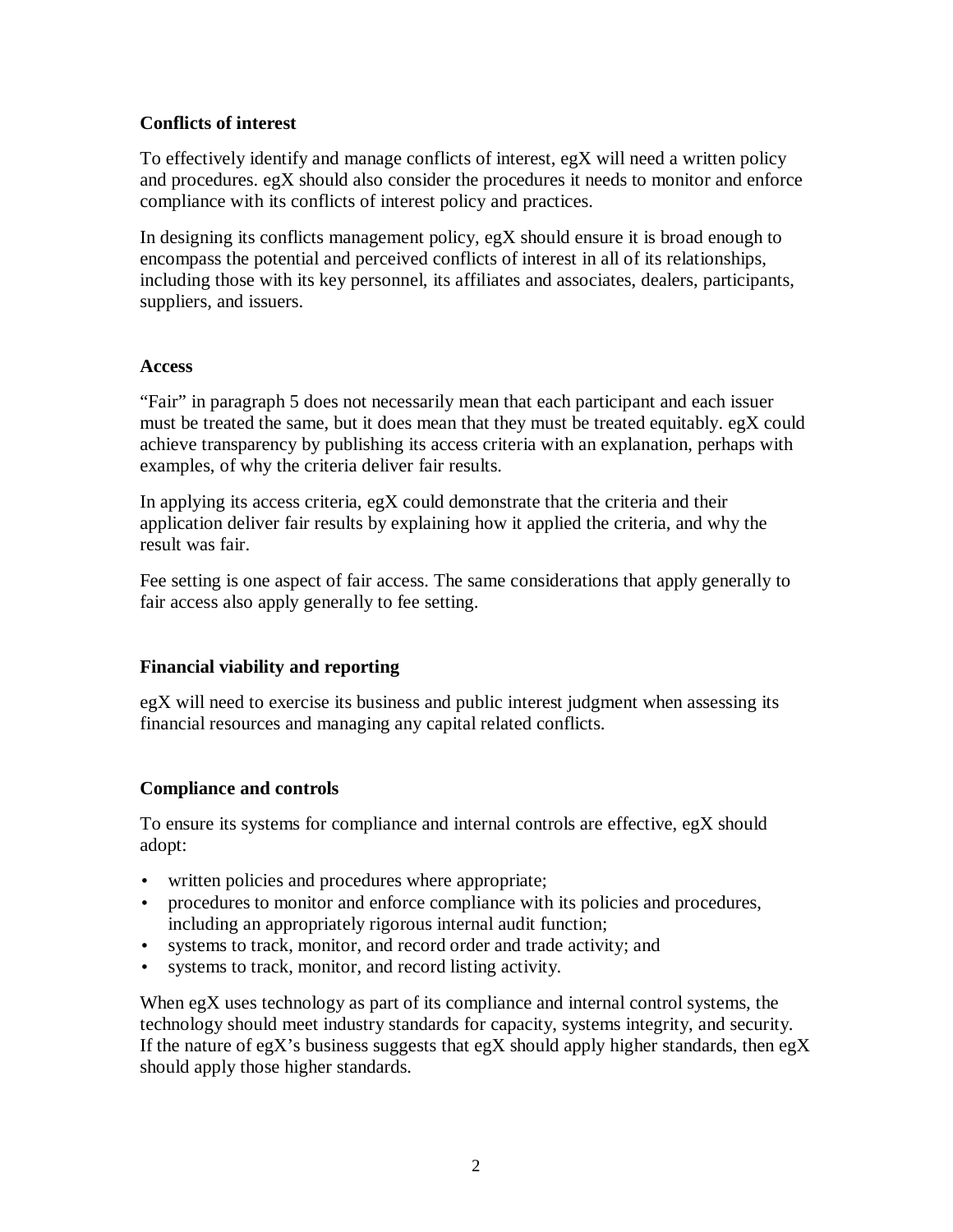## **Outsourcing**

The factors the Commission will consider if egX seeks its consent for an outsourcing arrangement include:

- the impact of the arrangement on  $egX$ 's ability to meet regulatory requirements, including the requirements of the recognition order;
- whether the arrangement preserves the Commission's ability to have unfettered access to all information relating to egX and its operations in order to oversee effectively egX's compliance with regulatory requirements, including the recognition order; and
- the degree to which egX has taken reasonable steps to protect itself and its stakeholders from any regulatory or business risks associated with the arrangement.

### **Clearing and settlement**

A recognized clearing agency includes a clearing agency recognized in other Canadian jurisdictions.

## **Regulation**

To ensure it regulates its marketplace effectively, egX should consider the following:

## *Listings*

- regulatory instruments relating to listing
- systems to monitor the conduct of its listed issuers and enforce compliance with its regulatory instruments
- policies and procedures relating to its decisions about applicants for listing, listed issuers, and persons associated with those issuers

### *Market regulation*

- regulatory instruments governing the conduct of its market participants
- systems to monitor the conduct of its market participants and enforce compliance with its regulatory instruments
- policies and procedures relating to decisions about its market participants

### *Enforcement*

• policies and procedures for determining whether a person has contravened egX's regulatory instruments, and for imposing sanctions for those contraventions, that conform to established principles of administrative law applicable to egX

### *Administration*

• hiring policies to ensure that its staffing levels are sufficient to meet its regulatory responsibilities